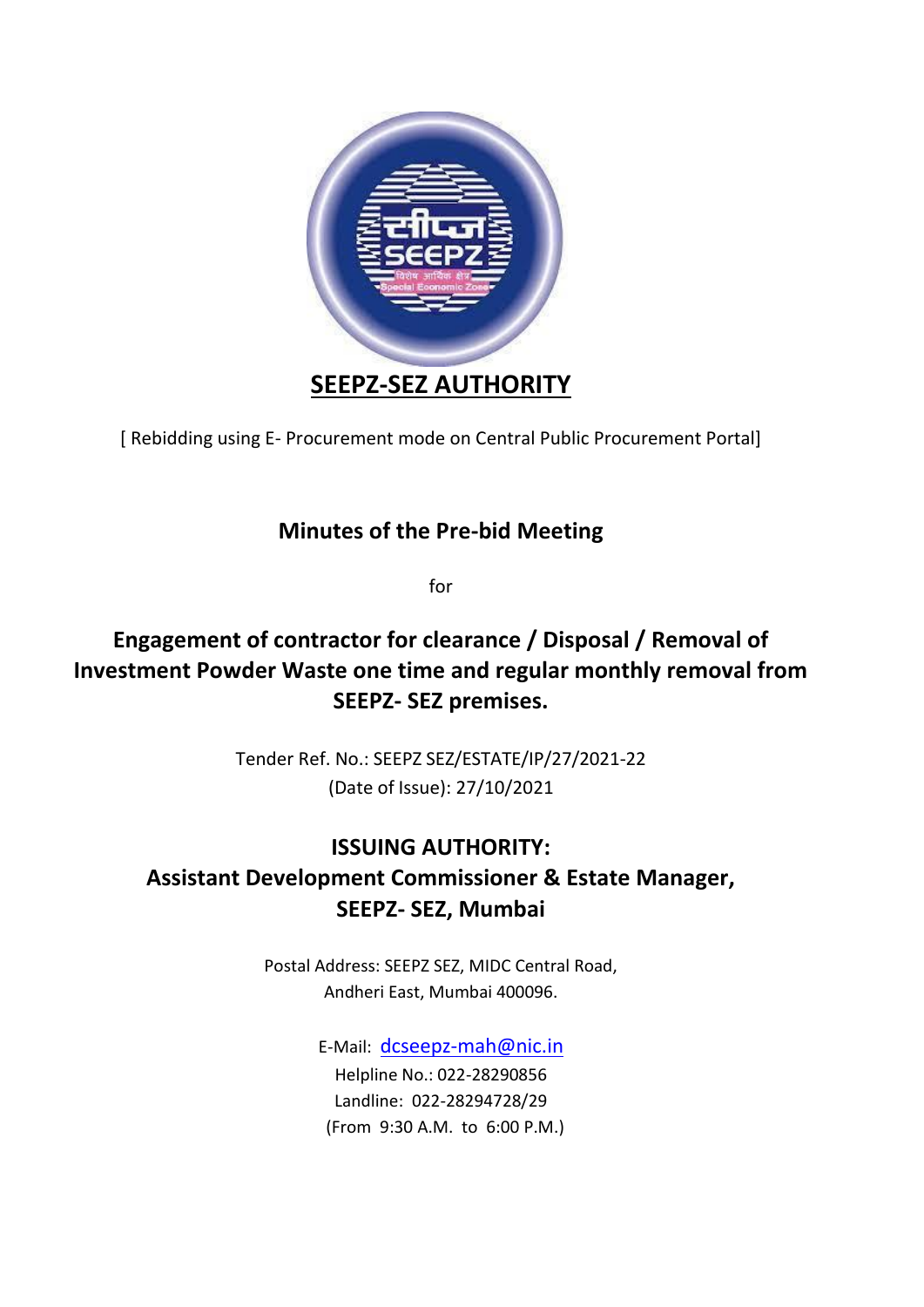Clarifications and Changes suggested after receiving the queries of the interested bidders:

|                                | <b>Responses to Pre-Bid Queries</b>                                                                                         |                      |                                                                                                                                                                                                                                                                                                                                                                                                                                                         |                                                                                                                                                                                                        |                                                                                                                                                                                                                                                                                                                                                                                                                                                                                                                                      |  |  |
|--------------------------------|-----------------------------------------------------------------------------------------------------------------------------|----------------------|---------------------------------------------------------------------------------------------------------------------------------------------------------------------------------------------------------------------------------------------------------------------------------------------------------------------------------------------------------------------------------------------------------------------------------------------------------|--------------------------------------------------------------------------------------------------------------------------------------------------------------------------------------------------------|--------------------------------------------------------------------------------------------------------------------------------------------------------------------------------------------------------------------------------------------------------------------------------------------------------------------------------------------------------------------------------------------------------------------------------------------------------------------------------------------------------------------------------------|--|--|
|                                | Title : Engagement of Contractor for Clearance / Disposal / Removal of Investment Powder Waste from SEEPZ-<br>SEZ premises. |                      |                                                                                                                                                                                                                                                                                                                                                                                                                                                         |                                                                                                                                                                                                        |                                                                                                                                                                                                                                                                                                                                                                                                                                                                                                                                      |  |  |
|                                | Tender Ref No: SEEPZ-SEZ/ESTATE/IP/27/2021-22                                                                               |                      |                                                                                                                                                                                                                                                                                                                                                                                                                                                         |                                                                                                                                                                                                        |                                                                                                                                                                                                                                                                                                                                                                                                                                                                                                                                      |  |  |
| Tender ID: 2021_SEEPZ_654541_1 |                                                                                                                             |                      |                                                                                                                                                                                                                                                                                                                                                                                                                                                         |                                                                                                                                                                                                        |                                                                                                                                                                                                                                                                                                                                                                                                                                                                                                                                      |  |  |
| Sr.<br>No.                     | Page<br>No.                                                                                                                 | <b>Clause</b><br>No. | <b>Description of Clause</b>                                                                                                                                                                                                                                                                                                                                                                                                                            | <b>Clarification Sought</b>                                                                                                                                                                            | <b>Project's Response</b>                                                                                                                                                                                                                                                                                                                                                                                                                                                                                                            |  |  |
| $\mathbf{1}$                   |                                                                                                                             |                      | Item Wise BOQ<br>Quoted Rate in Words<br>Average Rate cannot be<br>lesser than Rs.38.06                                                                                                                                                                                                                                                                                                                                                                 | this<br>minimum<br>ls.<br>Average<br>Rate<br>includes all taxs (GST,<br>TDS), Custom duty<br>other<br>and<br>taxes.<br>Please confirm the<br>same. If yes, please<br>inform type of taxes<br>with %    | Please<br>the<br>note<br>that<br>minimum average rate in<br>investment powder tender is<br>Rs. 4.02 per kg and not Rs.<br>38.06<br>per<br>kg.<br>Bidders are expected<br>to<br>quote their offered rates after<br>considering all the applicable<br>duties<br>and<br>other<br>taxes,<br>statutory liabilities. In other                                                                                                                                                                                                              |  |  |
| $\overline{2}$                 | 10                                                                                                                          | 12                   | <b>Financial Quote</b><br>The Bidder shall make its<br>financial offer in INR only net<br>of GST and all other taxes<br>and<br>duties<br>payable<br>the<br>on<br>services if the contract is<br>awarded, as specified in the<br><b>BDS</b>                                                                                                                                                                                                              | Please confirm that<br>rates must be quote<br>purely per kg basis or                                                                                                                                   | words, offered rate shall be<br>exact rate payable by the<br>service provider to the SEEPZ<br>SEZ Authority. Since tax<br>liabilities of service providers<br>may vary based on their<br>credentials such as their legal<br>entity (firm / LLP / company,<br>etc.), annual income, place of<br>registration, etc, it is not                                                                                                                                                                                                          |  |  |
| 3                              | 15                                                                                                                          | 25                   | <b>Evaluation of Bid</b><br>The evaluation of financial<br>bid will include and take into<br>account all taxes and duties /<br>GST payable on the services if<br>the contract is awarded to<br>the Bidder. The bidder to<br>include all applicable taxes to<br>the concerned government<br><b>SEEPZ</b><br>authority.<br><b>SEZ</b><br>Authority will not be liable to<br>pay any amount in addition<br>the<br>quoted<br>amount<br>to<br>towards taxes. | with GST and<br>all<br>(i.e.<br>other<br>taxes<br>giving bifurcating as<br>Basic Rate Per Kg +<br>GST @18% + TCS<br>@1%+<br>Applicable<br>Custom duty). Who<br>will responsible to<br>pay Custom duty? | possible for the SEEPZ SEZ<br>Authority to advise on the<br>same. Service provider shall<br>be solely liable to ensure that<br>all the applicable taxes, duties<br>and other statutory liabilities<br>are fulfilled while carrying out<br>the services. The same is<br>reflected under clauses ITB<br>12, 25(b), and GCC 1.7.<br>Please note that the rate shall<br>be inclusive of custom duty<br>i.e. the service provider need<br>additional<br>not<br>pay<br>any<br>amount to the SEEPZ SEZ<br>Authority towards custom<br>duty. |  |  |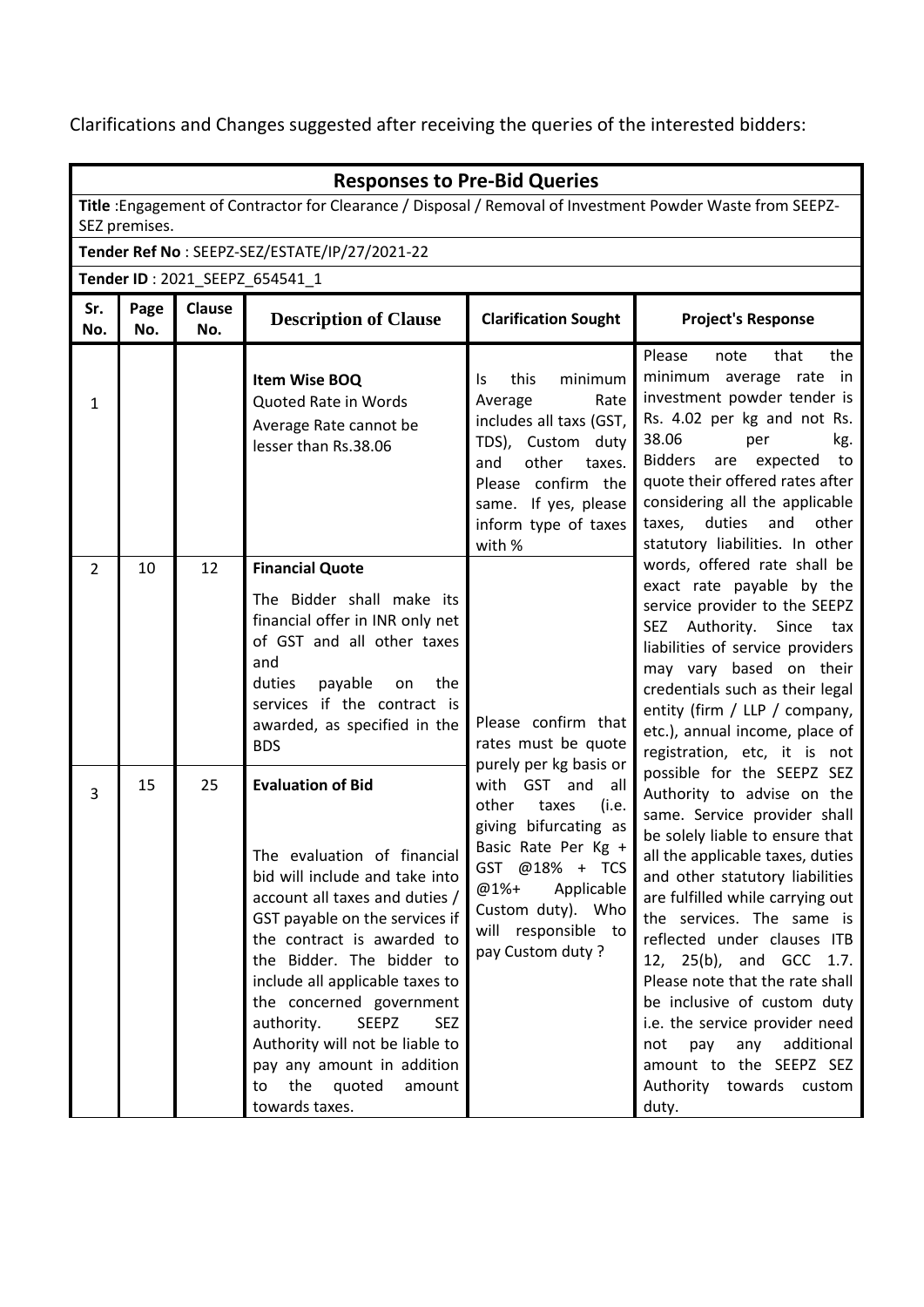|   |      |       |                                   | As per Page No.18 in        | Please note that, as clearly              |
|---|------|-------|-----------------------------------|-----------------------------|-------------------------------------------|
|   |      |       |                                   | Section 3 - Bid Data        | stipulated under GCC clause               |
|   |      |       |                                   | Sheet<br>(BDS)              | 2.6.2, termination of contract            |
|   |      |       |                                   | mentioned in ITP 11         | by the service provider is only           |
|   |      |       |                                   | a) One time removal         | permissible<br>in<br>of<br>case           |
|   |      |       | <b>Termination</b>                | and disposal of the         | occurrence of one of the two              |
|   |      |       |                                   | Investment Powder           | situations mentioned under                |
|   |      |       | By the Employer                   | Waste approx. 300           | GCC 2.6.2 a) & b) viz. if the             |
|   |      |       |                                   |                             |                                           |
|   |      |       | The Employer may terminate        | Mts. and b) Monthly         | employer fails to<br>clear                |
|   |      |       | this Contract, by not less        | removal.                    | payment dues within 45 days               |
|   |      |       | than thirty (30) days' written    | It may be happened          | of written notice from the                |
|   |      |       | notice of termination to the      | that the successful         | service provider or if there is           |
|   |      |       | Service Provider, to be given     | bidder will carry out       | a force majeure condition. In             |
|   |      |       | after the occurrence of any       | work of only One            | case the service provider fails           |
|   |      |       | of the events specified in        | time<br>removal<br>οf       | carry<br>to<br>out<br>necessary           |
|   | 39 & | 2.6   | paragraphs (a) through (d) of     | Investment Powder           | within<br>stipulated<br>services          |
|   | 40   | 2.6.1 | this Sub Clause 2.6.1             | and afterwards and          | timeframe, the employer may               |
|   |      | 2.6.2 |                                   | afterwards<br>give          | invoke the provisions under               |
|   |      |       | By the Service Provider           | Notice of 30 days.          | GCC Clause 3.8 regarding                  |
|   |      |       | The Provider may terminate        | <b>Expenditures for One</b> | Liquidated Damages and Lack               |
|   |      |       |                                   | time disposal may be        |                                           |
|   |      |       | this Contract, by not less        |                             | of Performance Penalty. In                |
|   |      |       | than thirty (30) days' written    | too much less than          | case the issue is still not               |
|   |      |       | notice to the Employer, such      | monthly<br>removal.         | rectified<br>by the<br>service            |
|   |      |       | notice to be given after the      | So in such condition        | provider, the employer may                |
|   |      |       | occurrence of any of the          | what<br>action<br>will      | forfeit bidder's performance              |
|   |      |       | specified<br>events<br><i>in</i>  | by<br>SEEPZ<br>taken        | security and may debar the                |
|   |      |       | paragraphs (a) and (b) of this    | Authority.<br>Is            | bidder from participating in              |
|   |      |       | Sub-Clause 2.6.2:                 | Authority<br>accept         | <b>SEEPZ</b><br><b>SEZ</b><br>Authority's |
|   |      |       |                                   | their 30 days notice        | procurement<br>processes<br>in            |
|   |      |       |                                   | or will<br>fix<br>some      | future.                                   |
|   |      |       |                                   | minimum<br>time             |                                           |
|   |      |       |                                   | period<br>to<br>run         |                                           |
| 4 |      |       |                                   | contract?                   |                                           |
|   |      |       |                                   |                             |                                           |
|   |      |       |                                   |                             |                                           |
|   |      |       |                                   |                             |                                           |
|   |      |       |                                   |                             |                                           |
|   |      |       |                                   |                             |                                           |
|   |      |       |                                   |                             |                                           |
|   |      |       |                                   |                             |                                           |
|   |      |       |                                   |                             |                                           |
|   |      |       |                                   |                             |                                           |
|   |      |       |                                   |                             |                                           |
|   |      |       |                                   |                             |                                           |
|   |      |       |                                   |                             |                                           |
|   |      |       |                                   |                             |                                           |
|   |      |       |                                   |                             |                                           |
|   |      |       |                                   |                             | Please note that the there are            |
|   | 24   | 3     | <b>Qualification Requirements</b> |                             | two sub-criteria in the quoted            |
| 5 |      |       |                                   |                             |                                           |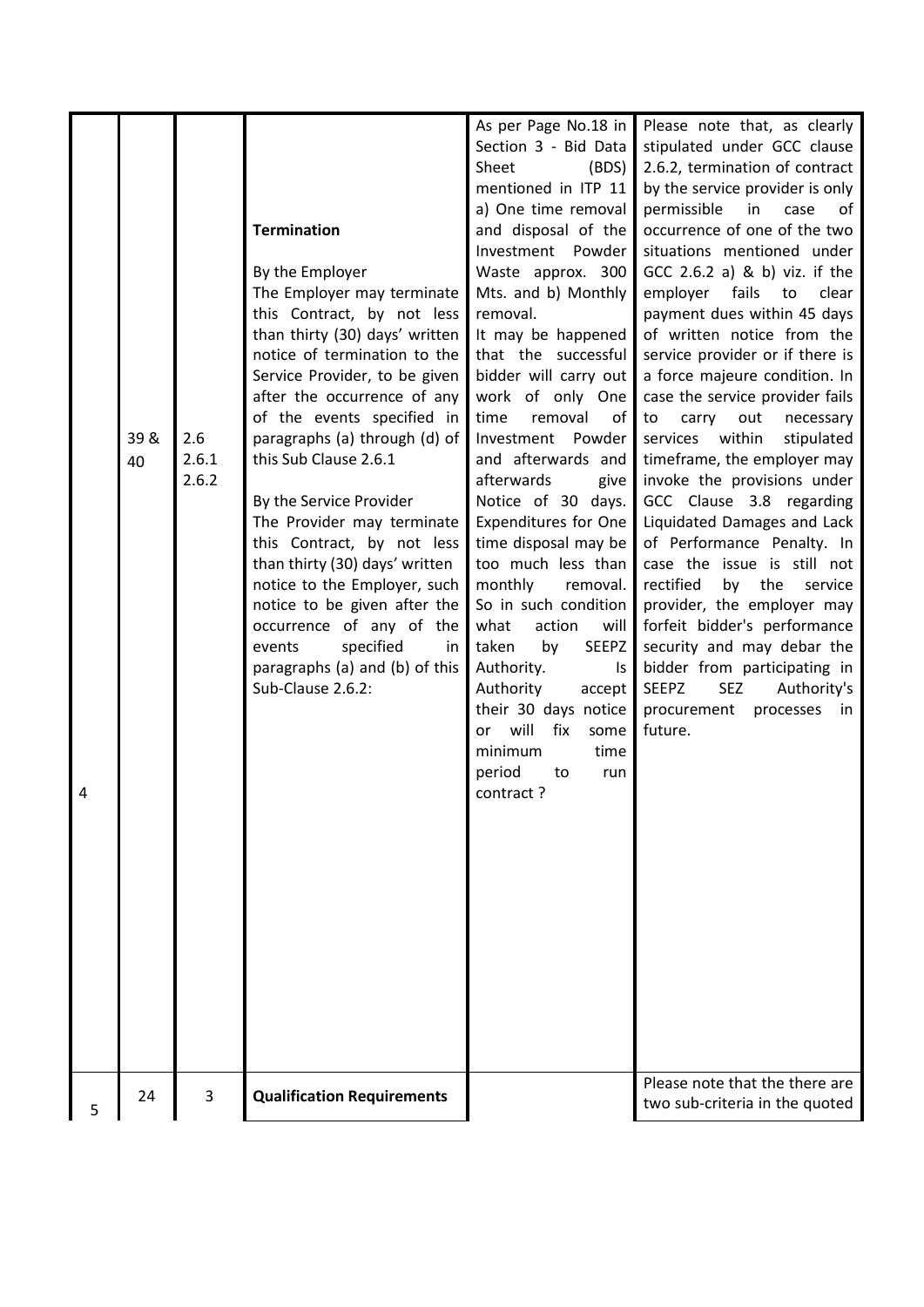|            |             | Sr.<br>No.3   | Bidder must have an average<br>annual turnover of at least<br>Rs.50 Lakh during past 3<br>financial years (FY 2018-19,<br>19-20 & 20-21) of which<br>turnover from services of<br>similar nature should amount<br>to at least Rs. 50 lakh during<br>any one of the last 5 (five)<br>financial<br>years.<br>Services of similar nature<br>of<br>include<br>removal<br>Investment Powder Waste,<br>Drain<br>Cleaning,<br>Garbage<br>disposal, Hazardous Waste<br>disposal wherein the aspect<br>of metal recovery (precious<br>metals) is also incorporated | In this clause wrongly<br>written 5 (Five) Years<br>instead of 3 (Three)<br>Years. Please verify it<br>and do the necessary<br>changes                                                                                                                  | qualification criteria no. 3 viz.<br>average annual turnover from<br>past 3 years to assess bidder's<br>overall financial capacity, and<br>track record<br>bidder's<br>0f<br>carrying out similar services in<br>past<br>5<br>years.<br>sub-criteria<br>The<br>two<br>are<br>distinct and should not be<br>confused as the restatement<br>of<br>the<br>criterion.<br>same<br>Both sub-criteria have been<br>carefully<br>worded<br>to<br>encourage participation from<br>all eligible bidders. Hence,<br>average annual turnover of<br>only past 3 years has been<br>sought while bidders have<br>been given an opportunity to<br>cite turnover from similar<br>services from any of the past<br>5 financial years. |
|------------|-------------|---------------|-----------------------------------------------------------------------------------------------------------------------------------------------------------------------------------------------------------------------------------------------------------------------------------------------------------------------------------------------------------------------------------------------------------------------------------------------------------------------------------------------------------------------------------------------------------|---------------------------------------------------------------------------------------------------------------------------------------------------------------------------------------------------------------------------------------------------------|---------------------------------------------------------------------------------------------------------------------------------------------------------------------------------------------------------------------------------------------------------------------------------------------------------------------------------------------------------------------------------------------------------------------------------------------------------------------------------------------------------------------------------------------------------------------------------------------------------------------------------------------------------------------------------------------------------------------|
| Sr.<br>No. | Page<br>No. | Clause<br>No. | <b>Description of Clause</b>                                                                                                                                                                                                                                                                                                                                                                                                                                                                                                                              | <b>Clarification Sought</b>                                                                                                                                                                                                                             | <b>Project's Response</b>                                                                                                                                                                                                                                                                                                                                                                                                                                                                                                                                                                                                                                                                                           |
| 6          |             |               | Item Wise BOQ                                                                                                                                                                                                                                                                                                                                                                                                                                                                                                                                             | this<br>minimum<br>ls.<br>Average<br>Rate<br>includes all taxs (GST,                                                                                                                                                                                    | <b>Bidders</b><br>are expected<br>to<br>quote their offered rates after<br>considering all the applicable                                                                                                                                                                                                                                                                                                                                                                                                                                                                                                                                                                                                           |
|            |             |               | Quoted<br>Rate<br>Words<br>in<br>Rate<br>Average<br>cannot<br>be<br>lesser than Rs.38.06                                                                                                                                                                                                                                                                                                                                                                                                                                                                  | TDS), Custom<br>duty<br>and<br>other<br>taxes.<br>Please confirm the<br>same. If yes, please<br>inform type of taxes<br>with %                                                                                                                          | other<br>taxes,<br>duties<br>and<br>statutory liabilities. In other<br>words, offered rate shall be<br>exact rate payable by the<br>service provider to the SEEPZ<br>SEZ Authority. Since tax<br>liabilities of service providers                                                                                                                                                                                                                                                                                                                                                                                                                                                                                   |
| 7          | 10          | 12            | <b>Financial Quote</b><br>The Bidder shall make its<br>financial offer in INR only net<br>of GST and all other taxes<br>and<br>duties<br>payable<br>the<br>on<br>services if the contract is<br>awarded, as specified in the<br><b>BDS</b>                                                                                                                                                                                                                                                                                                                | Please confirm that<br>rates must be quote<br>purely per kg basis or<br>with GST and all<br>other<br>(i.e.<br>taxes<br>giving bifurcating as<br>Basic Rate Per Kg +<br>GST @18% + TCS<br>Applicable<br>@1%+<br>Custom duty). Who<br>will responsible to | may vary based on their<br>credentials such as their legal<br>entity (firm / LLP / company,<br>etc.), annual income, place of<br>registration, etc, it is not<br>possible for the SEEPZ SEZ<br>Authority to advise on the<br>same. Service provider shall<br>be solely liable to ensure that<br>all the applicable taxes, duties<br>and other statutory liabilities<br>are fulfilled while carrying out                                                                                                                                                                                                                                                                                                             |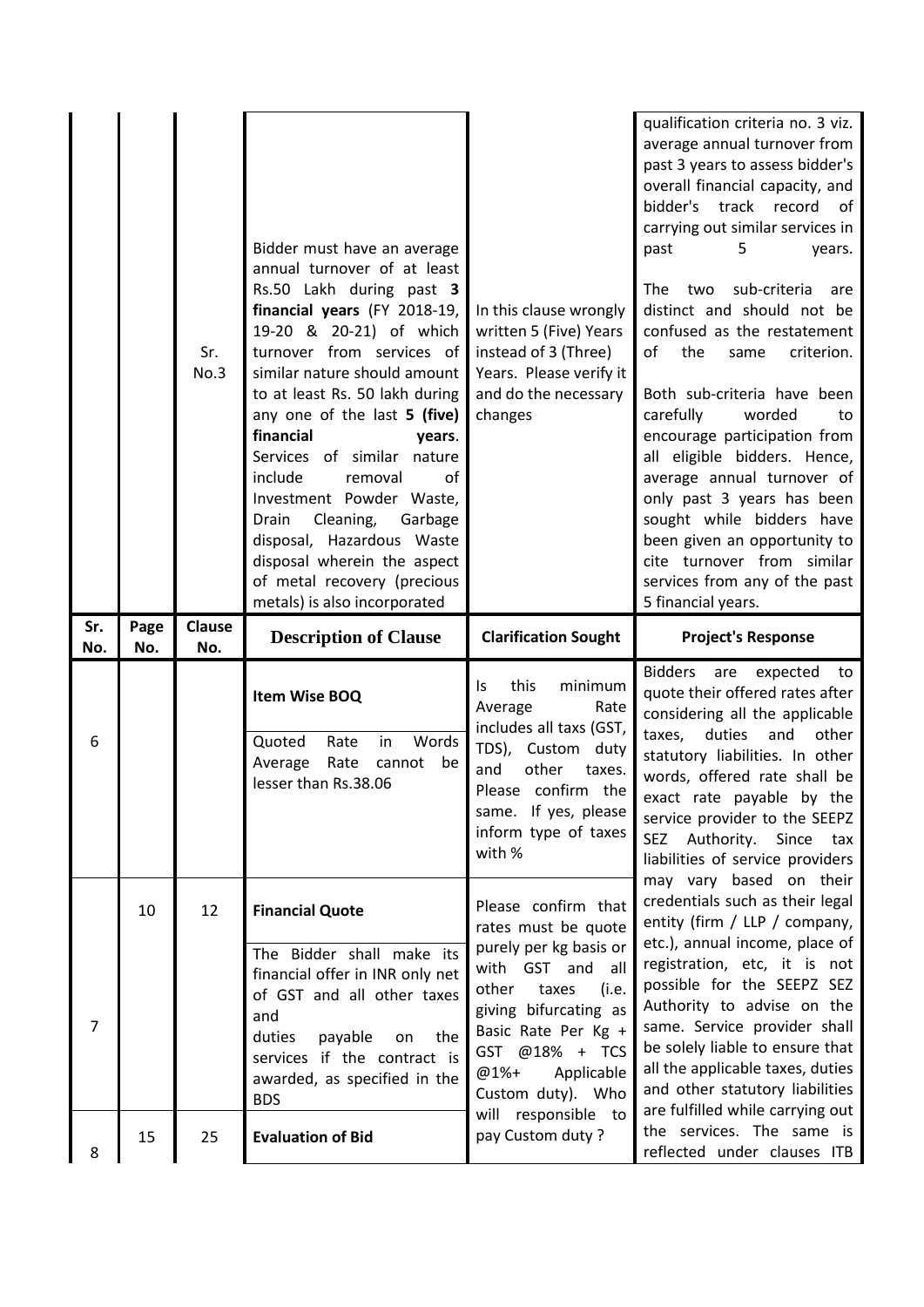|   |            |              | The evaluation of financial<br>bid will include and take into<br>account all taxes and duties /<br>GST payable on the services if<br>the contract is awarded to<br>the Bidder. The bidder to<br>include all applicable taxes to<br>the concerned government<br>authority.<br><b>SEEPZ</b><br><b>SEZ</b><br>Authority will not be liable to<br>pay any amount in addition<br>the<br>quoted<br>amount<br>to<br>towards taxes. |                                                                                                                                                                                                                     | 12, 25(b), and GCC 1.7.<br>Please note that the rate shall<br>be inclusive of custom duty<br>i.e. the service provider need<br>additional<br>not<br>pay<br>any<br>amount to the SEEPZ SEZ<br>Authority towards<br>custom<br>duty.                                                                                                                                                                                                                                                                                                                                                                                                                                                                                                                                                                                                         |
|---|------------|--------------|-----------------------------------------------------------------------------------------------------------------------------------------------------------------------------------------------------------------------------------------------------------------------------------------------------------------------------------------------------------------------------------------------------------------------------|---------------------------------------------------------------------------------------------------------------------------------------------------------------------------------------------------------------------|-------------------------------------------------------------------------------------------------------------------------------------------------------------------------------------------------------------------------------------------------------------------------------------------------------------------------------------------------------------------------------------------------------------------------------------------------------------------------------------------------------------------------------------------------------------------------------------------------------------------------------------------------------------------------------------------------------------------------------------------------------------------------------------------------------------------------------------------|
| 9 | 39 &<br>40 | 2.6<br>2.6.1 | <b>Termination</b><br>By the Employer                                                                                                                                                                                                                                                                                                                                                                                       | As per Page No.18 in<br>Section 3 - Bid Data<br>Sheet<br>(BDS)<br>mentioned in ITP 11<br>a) One time removal<br>and disposal of the<br>Investment<br>Powder<br>Waste approx. 300<br>Mts. and b) Monthly<br>removal. | Please note that, as clearly<br>stipulated under GCC clause<br>2.6.2, termination of contract<br>by the service provider is only<br>permissible<br>in<br>case<br>of<br>occurrence of one of the two<br>situations mentioned under<br>$GCC 2.6.2 a)$ & b) viz. if the<br>employer fails<br>clear<br>to<br>payment dues within 45 days<br>of written notice from the<br>service provider or if there is<br>a force majeure condition. In<br>case the service provider fails<br>to<br>carry<br>necessary<br>out<br>within<br>services<br>stipulated<br>timeframe, the employer may<br>invoke the provisions under<br>GCC Clause 3.8 regarding<br>Liquidated Damages and Lack<br>of Performance Penalty. In<br>case the issue is still not<br>rectified<br>by<br>the<br>service<br>provider, the employer may<br>forfeit bidder's performance |
|   |            |              | The Employer may terminate<br>this Contract, by not less<br>than thirty (30) days' written<br>notice of termination to the<br>Service Provider, to be given<br>after the occurrence of any                                                                                                                                                                                                                                  | It may be happened<br>that the successful<br>bidder will carry out<br>work of only One<br>time<br>removal<br>of<br>Investment Powder<br>and afterwards and                                                          | security and may debar the<br>bidder from participating in<br><b>SEEPZ</b><br><b>SEZ</b><br>Authority's<br>procurement<br>processes<br>in<br>future.                                                                                                                                                                                                                                                                                                                                                                                                                                                                                                                                                                                                                                                                                      |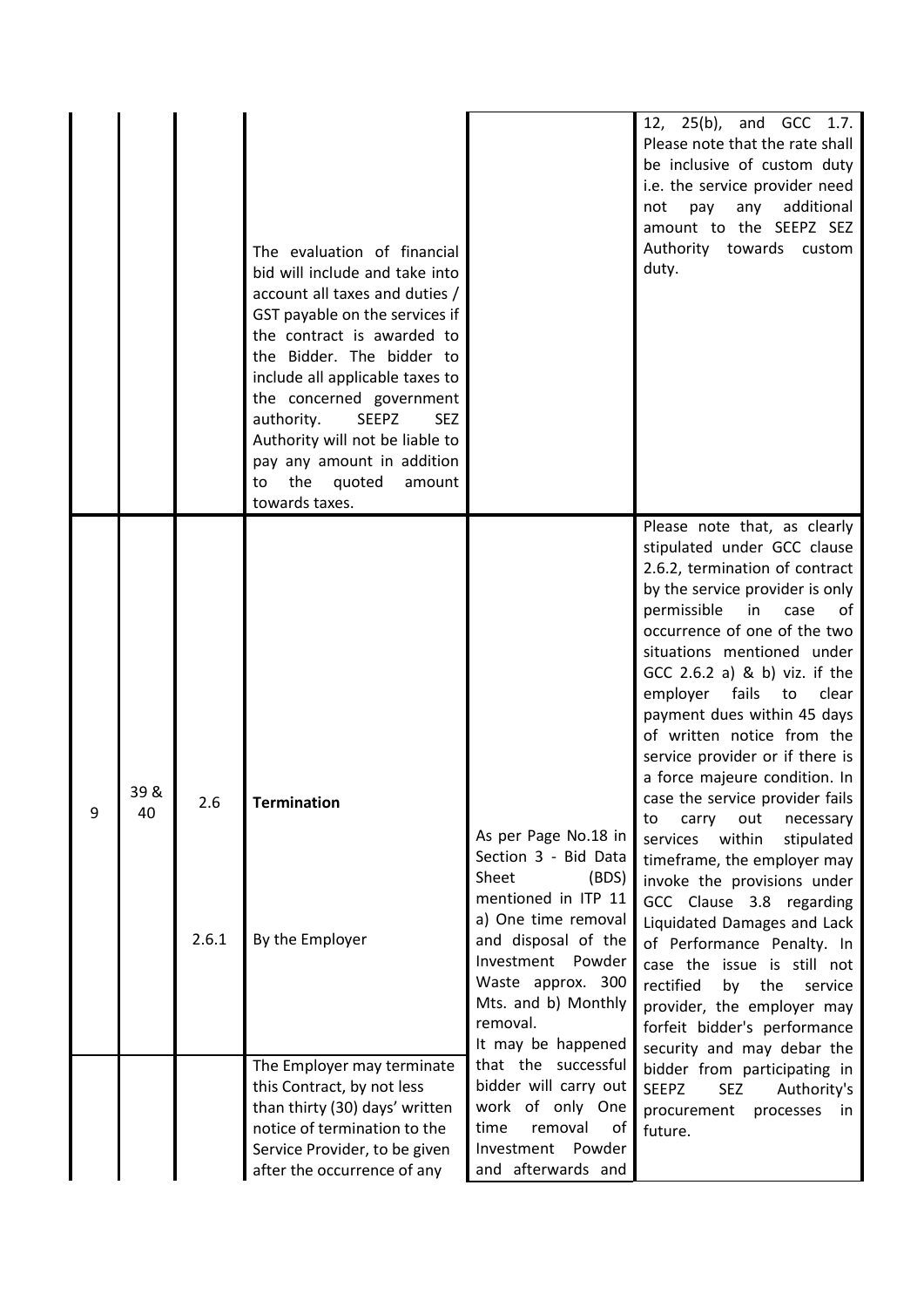| Sr.<br>No. | Page<br>No. | <b>Clause</b><br>No. | <b>Description of Clause</b>                                                                                                                                                                                                                                                                                                                                                                                                                                                                                                                                                    | <b>Clarification Sought</b>                                                                                                                                                                                                                                                                                                                                                          | <b>Project's Response</b>                                                                                                                                                                                                                                                                                                                                                                                                                                                                                                                                                                                                                                                                                                                              |
|------------|-------------|----------------------|---------------------------------------------------------------------------------------------------------------------------------------------------------------------------------------------------------------------------------------------------------------------------------------------------------------------------------------------------------------------------------------------------------------------------------------------------------------------------------------------------------------------------------------------------------------------------------|--------------------------------------------------------------------------------------------------------------------------------------------------------------------------------------------------------------------------------------------------------------------------------------------------------------------------------------------------------------------------------------|--------------------------------------------------------------------------------------------------------------------------------------------------------------------------------------------------------------------------------------------------------------------------------------------------------------------------------------------------------------------------------------------------------------------------------------------------------------------------------------------------------------------------------------------------------------------------------------------------------------------------------------------------------------------------------------------------------------------------------------------------------|
| 10         | 24          | 3<br>Sr.<br>No.3     | <b>Qualification Requirements</b><br>Bidder must have an average<br>annual turnover of at least<br>Rs.50 Lakh during past 3<br>financial years (FY 2018-19,<br>19-20 & 20-21) of which<br>turnover from services of<br>similar nature should amount<br>to at least Rs. 50 lakh during<br>any one of the last 5 (five)<br>financial years.<br>Services of similar nature<br>include removal of<br>Investment Powder Waste,<br>Drain Cleaning, Garbage<br>disposal, Hazardous Waste<br>disposal wherein the aspect<br>of metal recovery (precious<br>metals) is also incorporated | In this clause wrongly<br>written 5 (Five) Years<br>instead of 3 (Three)<br>Years. Please verify it<br>and do the necessary<br>changes                                                                                                                                                                                                                                               | two sub-criteria in the quoted<br>qualification criteria no. 3 viz.<br>average annual turnover from<br>past 3 years to assess bidder's<br>overall financial capacity, and<br>bidder's track record of<br>carrying out similar services in<br>5<br>past<br>years.<br>sub-criteria<br><b>The</b><br>two<br>are<br>distinct and should not be<br>confused as the restatement<br>of<br>the<br>criterion.<br>same<br>Both sub-criteria have been<br>carefully<br>worded<br>to<br>encourage participation from<br>all eligible bidders. Hence,<br>average annual turnover of<br>only past 3 years has been<br>sought while bidders have<br>been given an opportunity to<br>cite turnover from similar<br>services from any of the past<br>5 financial years. |
|            |             | 2.6.2                | of the events specified in<br>paragraphs (a) through (d) of<br>this SubClause 2.6.1<br>By the Service Provider<br>The Service Provider may<br>terminate this Contract, by<br>not less than thirty (30) days'<br>written notice to the<br>Employer, such notice to be<br>given after the occurrence of<br>any of the events specified in<br>paragraphs (a) and (b) of this<br>Sub-Clause 2.6.2:                                                                                                                                                                                  | afterwards<br>give<br>Notice of 30 days.<br><b>Expenditures for One</b><br>time disposal may be<br>too much less than<br>monthly<br>removal.<br>So in such condition<br>action<br>what<br>will<br><b>SEEPZ</b><br>by<br>taken<br>Authority.<br>Is<br>Authority<br>accept<br>their 30 days notice<br>will<br>fix<br>or<br>some<br>minimum<br>time<br>period<br>to<br>run<br>contract? | Please note that the there are                                                                                                                                                                                                                                                                                                                                                                                                                                                                                                                                                                                                                                                                                                                         |
|            |             |                      |                                                                                                                                                                                                                                                                                                                                                                                                                                                                                                                                                                                 |                                                                                                                                                                                                                                                                                                                                                                                      |                                                                                                                                                                                                                                                                                                                                                                                                                                                                                                                                                                                                                                                                                                                                                        |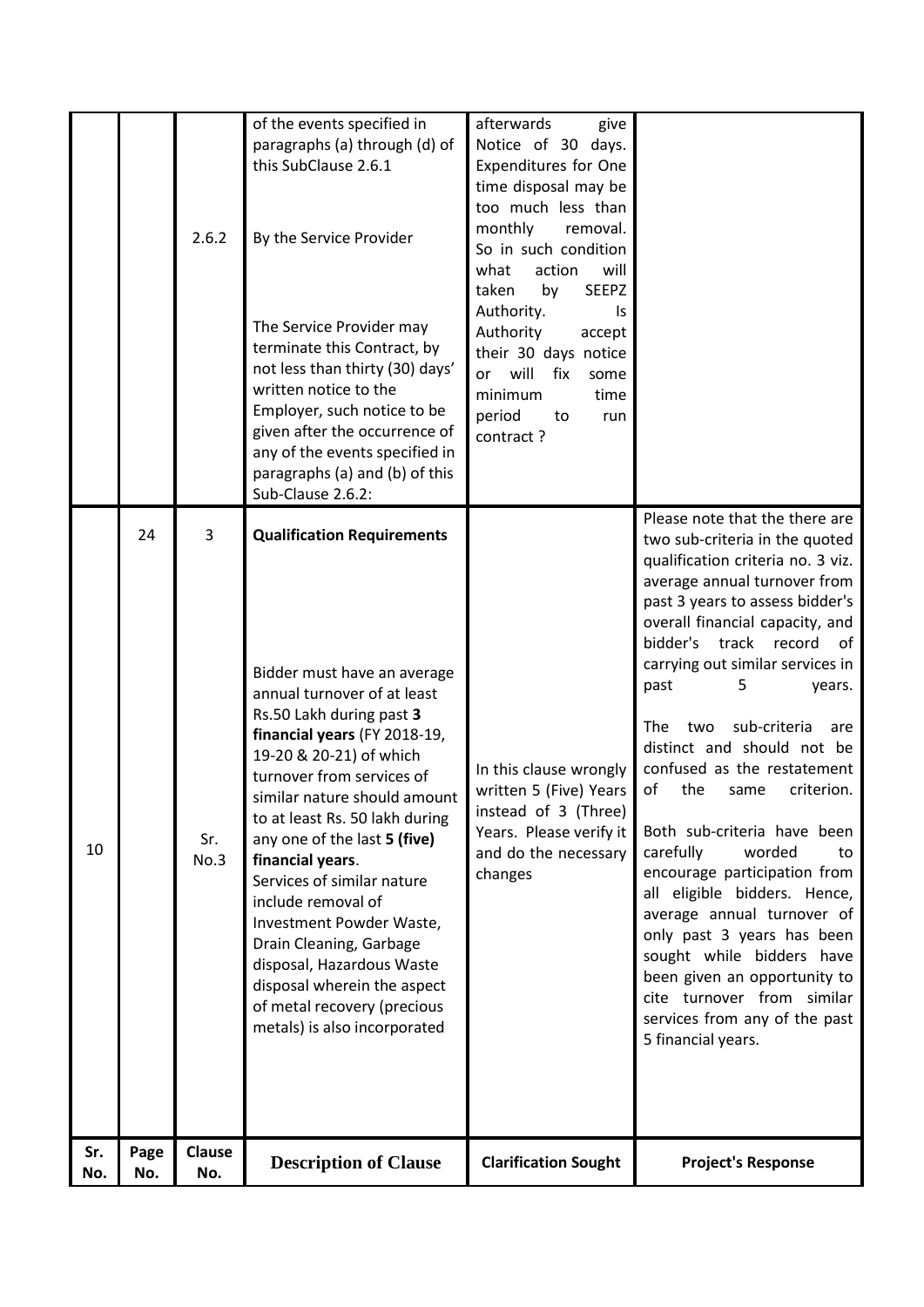| 11 | 10 | 12 | <b>Financial Quote</b><br>The Bidder shall make its<br>financial offer in INR only net<br>of GST and all other taxes<br>and duties payable<br>on the services if the contract<br>is awarded, as specified in<br>the BDS | Please confirm that<br>rates must be quoted<br>purely per kg basis or<br>with GST and all<br>other taxes. Who<br>will be responsible to<br>pay Custom duty? | Bidders are<br>expected to<br>quote their offered rates after<br>considering all the applicable<br>duties<br>other<br>taxes,<br>and<br>statutory liabilities. In other<br>words, offered rate shall be<br>exact rate payable by the<br>service provider to the SEEPZ<br>SEZ Authority. Since tax<br>liabilities of service providers<br>may vary based on their<br>credentials such as their legal<br>entity (firm / LLP / company,<br>etc.), annual income, place of<br>registration, etc, it is not<br>possible for the SEEPZ SEZ<br>Authority to advise on the<br>same. Service provider shall<br>be solely liable to ensure that<br>all the applicable taxes, duties<br>and other statutory liabilities<br>are fulfilled while carrying out<br>the services. The same is<br>reflected under clauses ITB<br>12, 25(b), and GCC 1.7.<br>Please note that the rate shall<br>be inclusive of custom duty<br>i.e. the service provider need<br>additional<br>not<br>pay<br>any<br>amount to the SEEPZ SEZ<br>Authority towards custom<br>duty. |
|----|----|----|-------------------------------------------------------------------------------------------------------------------------------------------------------------------------------------------------------------------------|-------------------------------------------------------------------------------------------------------------------------------------------------------------|-----------------------------------------------------------------------------------------------------------------------------------------------------------------------------------------------------------------------------------------------------------------------------------------------------------------------------------------------------------------------------------------------------------------------------------------------------------------------------------------------------------------------------------------------------------------------------------------------------------------------------------------------------------------------------------------------------------------------------------------------------------------------------------------------------------------------------------------------------------------------------------------------------------------------------------------------------------------------------------------------------------------------------------------------|
| 12 | 34 | 4  | <b>Bidder's Qualification</b><br><b>Information</b>                                                                                                                                                                     |                                                                                                                                                             | Please note that the there are<br>two sub-criteria in the quoted<br>qualification criteria no. 3 viz.<br>average annual turnover from<br>past 3 years to assess bidder's<br>overall financial capacity, and<br>bidder's track record of<br>carrying out similar services in<br>past 5 years.<br>The two sub-criteria are<br>distinct and should not be<br>confused as the restatement<br>of the same criterion.<br>Both sub-criteria have been<br>carefully worded to<br>encourage participation from                                                                                                                                                                                                                                                                                                                                                                                                                                                                                                                                         |